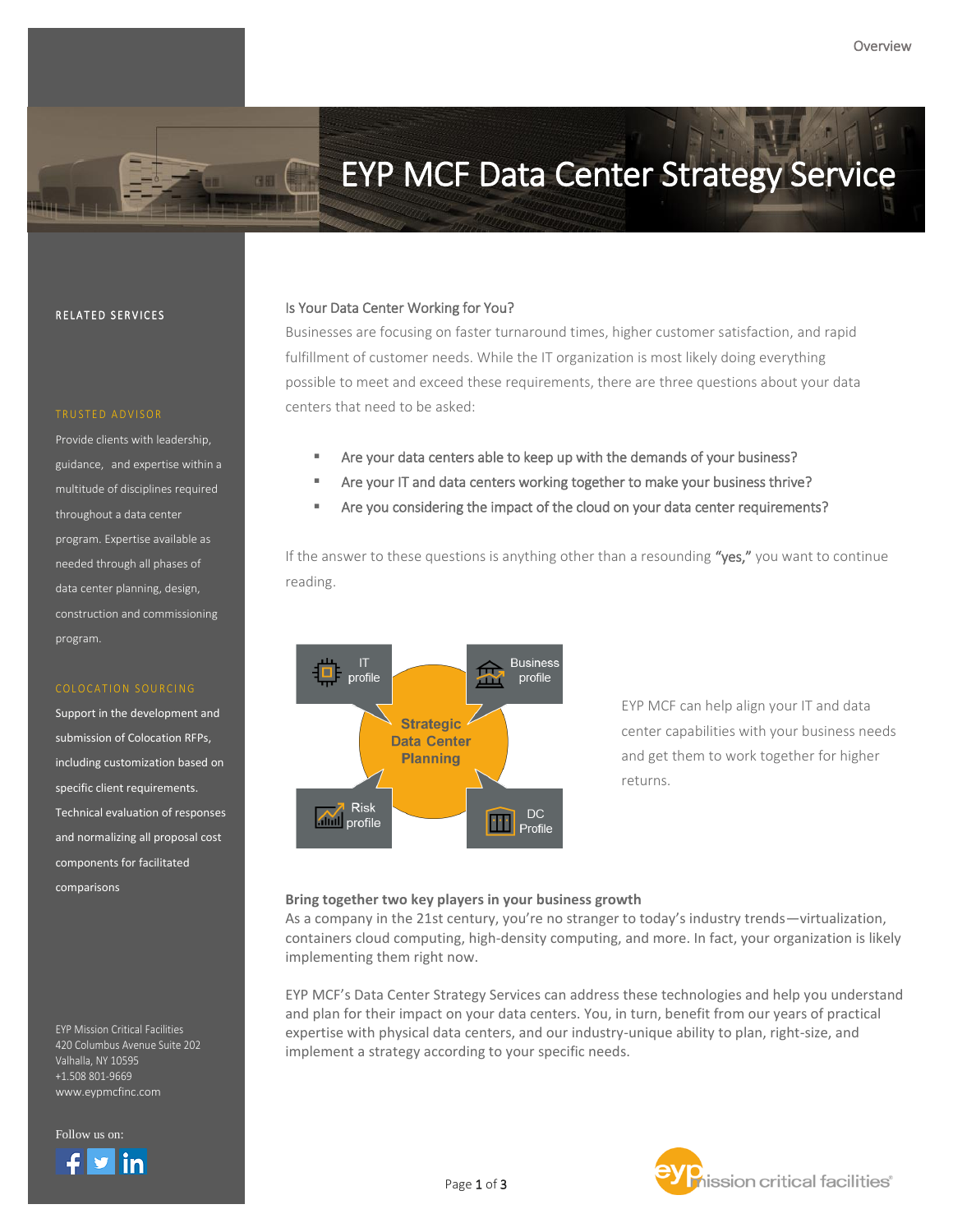# EYP MCF Data Center Strategy Service

Ź

### OTHER SERVICES

Full data center design services ranging from data center design programming through conceptual designs and construction documents.

Engineering evaluation of existing data centers including capacity evaluation, single points of failure, and failure forensics.

EYP Mission Critical Facilities 420 Columbus Avenue Suite 202 Valhalla, NY 10595 +1.508 801-9669 www.eypmcfinc.com

Follow us on:

in

Understand, document and integrate your future IT requirements into long term data center planning via EYP MCF's Data Center Strategy Service. EYP MCF will help you identify requirements and plan your long-term data center strategy which integrates owned and colocation data centers together with cloud based-options. EYP MCF works with clients to provide projections for all data center power, space, density, and cabinet requirements. This process enables us to efficiently plan a client's data center, colocation and cloud requirements to meet IT and business requirements.

### How it works:

The engagement is divided into three workstreams:

- IT Requirements Definition and Capacity Projection
- Future State Data Center Planning and Analysis

Page 2 of 3

**Total Cost Analysis** 

### Key steps:

- Model IT inventories and future changes that can affect the data capacity requirements over time
- Identify key technical and business requirements, such as tolerance for down time, latency limits etc.
- **EXEC** Capture non-technical constraints and or directives which include regulations, company history/image etc.
- Once all requirements over time are defined and documented, EYP MCF will evaluate and recommend one or more alternative strategies that consider different mixes of data centers, colocation